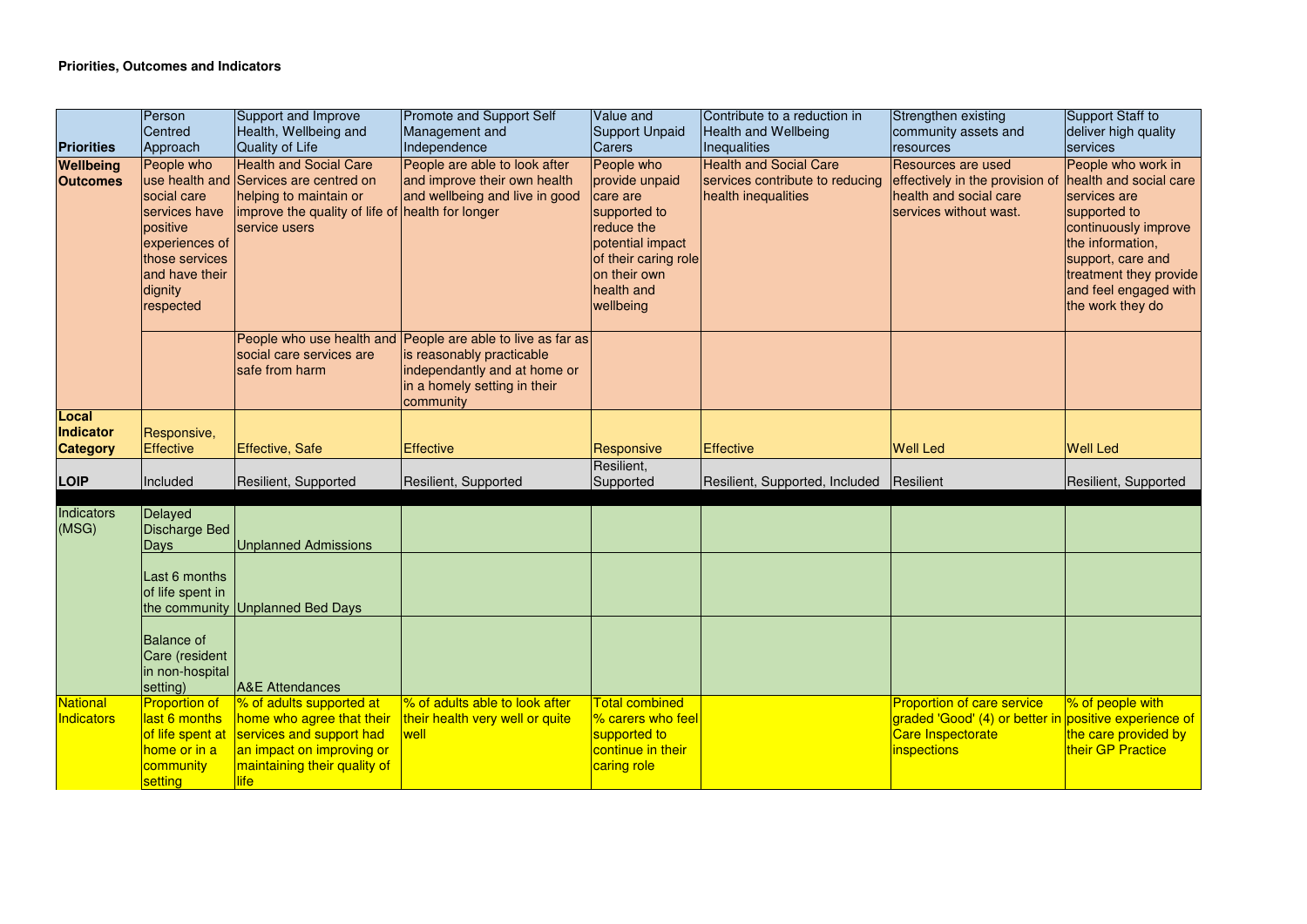|                   |                                  | % of adults supported at                               | % of adults supported at home        |                                  | % of adults with intensive     | % of adults supported     |
|-------------------|----------------------------------|--------------------------------------------------------|--------------------------------------|----------------------------------|--------------------------------|---------------------------|
|                   |                                  | home who agreed they felt                              | who agree that they are              |                                  | care needs receiving care at   | <b>at home who agreed</b> |
|                   | <b>Expenditure on safe</b>       |                                                        | supported to live as                 |                                  | home                           | that their health and     |
|                   | end of life                      |                                                        | independantly as possible            |                                  |                                | social care services      |
|                   | care, cost in                    |                                                        |                                      |                                  |                                | seemed to be well         |
|                   | last 6 months                    |                                                        |                                      |                                  |                                | coordinated               |
|                   | per death                        |                                                        |                                      |                                  |                                |                           |
|                   | Number of                        | <b>Premature mortality rate</b>                        | Readmission to hospital within       |                                  |                                | Total % of adults         |
|                   | days people                      | per 100,000 persons                                    | $28$ days (per 1,000 population)     |                                  |                                | receiving any care or     |
|                   | aged $75+$                       | (under 75)                                             |                                      |                                  |                                | support who rated it      |
|                   | spend in                         |                                                        |                                      |                                  |                                | as excellent or good      |
|                   | hospital when                    |                                                        |                                      |                                  |                                |                           |
|                   | they are ready                   |                                                        |                                      |                                  |                                |                           |
|                   | to be                            |                                                        |                                      |                                  |                                |                           |
|                   | discharged                       |                                                        |                                      |                                  |                                |                           |
|                   | (per 1,00                        |                                                        |                                      |                                  |                                |                           |
|                   | population)                      |                                                        |                                      |                                  |                                |                           |
|                   | % of people                      | <b>Emergency Admission</b>                             | % of health and care resource        |                                  |                                | % of staff who say        |
|                   | admitted to                      | Rate per 100,000                                       | spent on hospital stays where        |                                  |                                | they would                |
|                   | hospital from                    | population                                             | the patient was admitted in an       |                                  |                                | recommend their           |
|                   | home during                      |                                                        | emergency                            |                                  |                                | workplace as a good       |
|                   | the year who                     |                                                        |                                      |                                  |                                | place to work             |
|                   | are discharged                   |                                                        |                                      |                                  |                                |                           |
|                   | to a Care                        |                                                        |                                      |                                  |                                |                           |
|                   | <b>Home</b>                      |                                                        |                                      |                                  |                                |                           |
|                   | % of people                      | <b>Emergency Bed Day Rate</b>                          |                                      |                                  |                                |                           |
|                   | who are                          | (per 100,000 population)                               |                                      |                                  |                                |                           |
|                   | discharged                       |                                                        |                                      |                                  |                                |                           |
|                   |                                  |                                                        |                                      |                                  |                                |                           |
|                   | from hospital<br>within 72 hours |                                                        |                                      |                                  |                                |                           |
|                   |                                  |                                                        |                                      |                                  |                                |                           |
|                   | of being ready                   |                                                        |                                      |                                  |                                |                           |
|                   |                                  | Falls rate per 1,000                                   |                                      |                                  |                                |                           |
|                   |                                  |                                                        |                                      |                                  |                                |                           |
| LOIP              |                                  | population aged 65+<br>Number of new referrals to      |                                      |                                  |                                |                           |
| <b>Indicators</b> |                                  |                                                        |                                      |                                  |                                |                           |
|                   | <b>Delayed</b>                   | initial investigation under<br><b>Adult Protection</b> | <b>Emergency hospital admissions</b> | <b>Alcohol related hospital</b>  | <b>Clients supported by</b>    |                           |
|                   | <b>Discharges</b>                |                                                        | $\cdot$ over 65                      | admissions                       | <b>Community Links Workers</b> |                           |
|                   |                                  | <b>Warwick Edinburgh Mental</b>                        |                                      |                                  |                                |                           |
|                   |                                  | <b>Wellbeing Scale</b>                                 | Home Care Hours - over 65            | <b>Alcohol related mortality</b> |                                |                           |
|                   |                                  |                                                        |                                      | Average age seeking help for     |                                |                           |
|                   |                                  |                                                        |                                      | alcohol problem                  |                                |                           |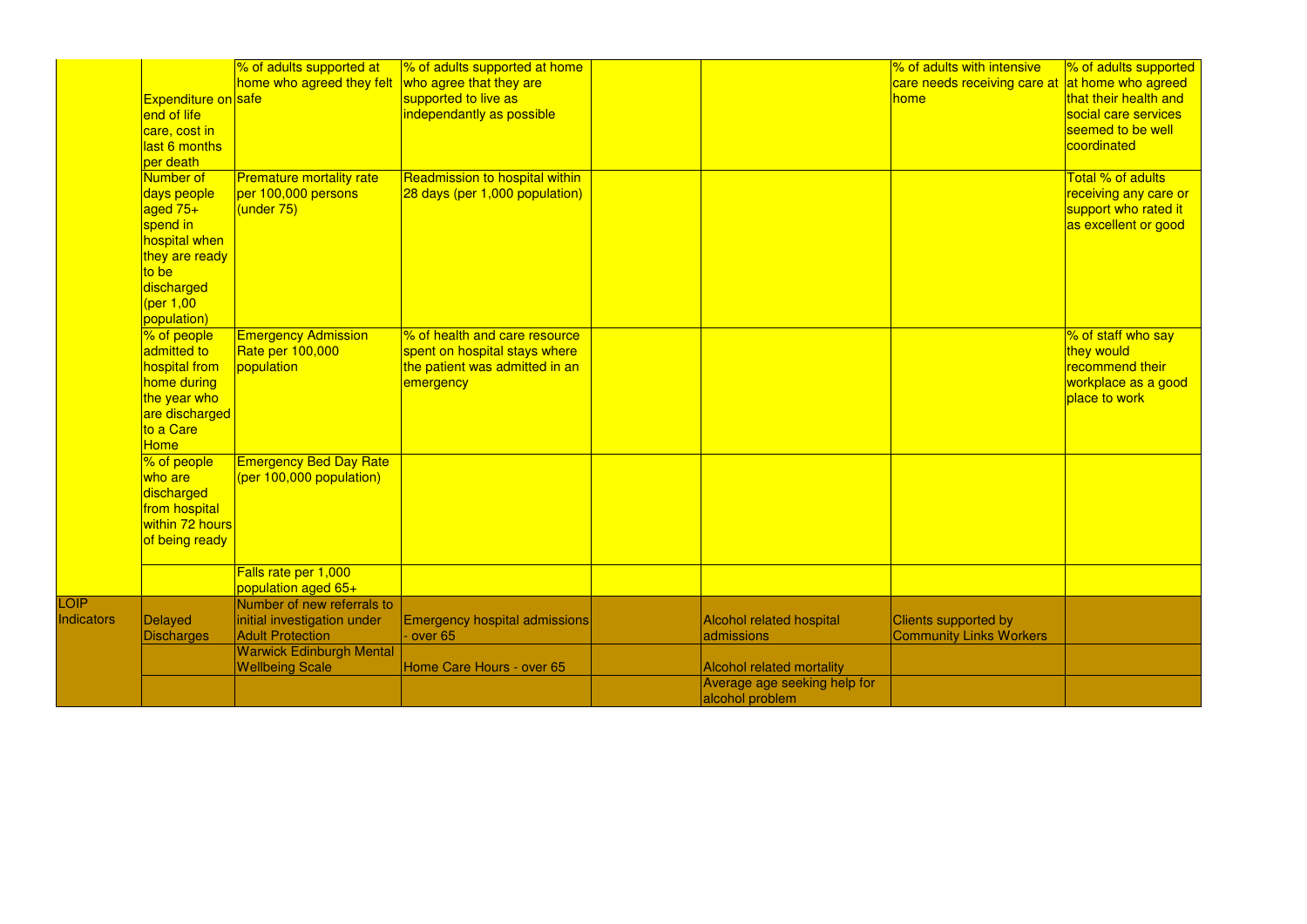| Local         |                          | Number of new referrals to                         | A&E attendance rates per       |                        | Social Care Unmet Need          | % of adults with intensive                | Number of complaints      |
|---------------|--------------------------|----------------------------------------------------|--------------------------------|------------------------|---------------------------------|-------------------------------------------|---------------------------|
| Indicators    |                          | initial investigation under                        | 100,000 population             |                        | (hours)                         | care needs receiving care at received and |                           |
|               |                          | Number of bed adult support and                    |                                |                        |                                 | home                                      | responded to within       |
|               | days occupied protection |                                                    |                                |                        |                                 |                                           | 20 working days           |
|               | by delayed               |                                                    |                                |                        |                                 |                                           |                           |
|               | discharges per           |                                                    |                                |                        |                                 |                                           |                           |
|               | month (inc               |                                                    |                                |                        |                                 |                                           |                           |
|               | code 9) per              |                                                    |                                |                        |                                 |                                           |                           |
|               | $1,000$ 18+              |                                                    |                                |                        |                                 |                                           |                           |
|               | population               |                                                    |                                |                        |                                 |                                           |                           |
|               | Number of                | Number of community                                |                                |                        |                                 |                                           |                           |
|               | delayed                  | payback orders                                     |                                |                        |                                 |                                           |                           |
|               | discharges inc           |                                                    |                                |                        |                                 |                                           |                           |
|               | code 9                   |                                                    |                                |                        |                                 |                                           |                           |
|               | (monthly                 |                                                    |                                |                        | Smoking cessation in 40%        |                                           |                           |
|               | census                   |                                                    |                                |                        | most deprived areas after 12    |                                           | Adult Services posts      |
|               | snapshot)                |                                                    |                                |                        | weeks                           |                                           | vacant                    |
|               |                          | Number of Criminal Justice                         |                                |                        |                                 |                                           |                           |
|               |                          | Uptake of self- Social Work Reports to             |                                |                        |                                 |                                           |                           |
|               | directed                 | court                                              |                                |                        |                                 |                                           |                           |
|               | support (% of            |                                                    |                                |                        | Number of Alcohol Brief         |                                           |                           |
|               | eligible clients)        |                                                    |                                |                        | Interventions delivered         |                                           | <b>Sickness Absence</b>   |
|               |                          |                                                    |                                | Number of clients      |                                 |                                           |                           |
|               |                          |                                                    | % of home care wher two or     | receiving support      |                                 |                                           |                           |
|               |                          |                                                    | more members of staff are      | from an unpaid         |                                 |                                           |                           |
| <b>Others</b> |                          | Life Expectency                                    | required                       | carer                  | Drug related hospital admission |                                           | <b>Total Vacant Posts</b> |
|               |                          |                                                    | Number of clients using        | <b>Care Duration</b>   |                                 |                                           | Staff Turnover rate       |
|               |                          | Offender Reconviction Rate Community Alarm Service |                                |                        | Drug related mortality          |                                           | % of care services in     |
|               |                          |                                                    |                                |                        |                                 |                                           | Aberdeen graded           |
|               |                          |                                                    | Number of clients using        |                        | Average age seeking help for    |                                           | good or better on the     |
|               |                          |                                                    | Telecare                       | Care Hours             | drug problem                    |                                           | 4 quality themes          |
|               |                          |                                                    | % of people 65+ with intensive | Number of              |                                 |                                           | <b>FTE Social Care</b>    |
|               |                          |                                                    | care needs receiving care at   | <b>ACSPs</b>           | Level of Unmet Need in Social   |                                           | Agency Staff              |
|               |                          |                                                    | home                           | completed              | Care                            |                                           | employed                  |
|               |                          |                                                    |                                |                        | % of clients receiving alcohol  |                                           |                           |
|               |                          |                                                    |                                | Number of              | treatment within 3 weeks of     |                                           |                           |
|               |                          |                                                    |                                | <b>ACSPs declined</b>  | referral                        |                                           |                           |
|               |                          |                                                    |                                |                        | % of clients receiving drug     |                                           |                           |
|               |                          |                                                    |                                | Number of Short        | treatment within 3 weeks of     |                                           |                           |
|               |                          |                                                    |                                | <b>Breaks Provided</b> | referral                        |                                           |                           |
|               |                          |                                                    |                                | <b>Total Hours of</b>  | Number of people with a         |                                           |                           |
|               |                          |                                                    |                                | Replacement            | Learning Disability who are in  |                                           |                           |
|               |                          |                                                    |                                | Care provided          | <b>Further Education</b>        |                                           |                           |
|               |                          |                                                    |                                | Total number of        | Number of people with a         |                                           |                           |
|               |                          |                                                    |                                | new carers             | Learning Disability who are in  |                                           |                           |
|               |                          |                                                    |                                | identified             | Employment                      |                                           |                           |